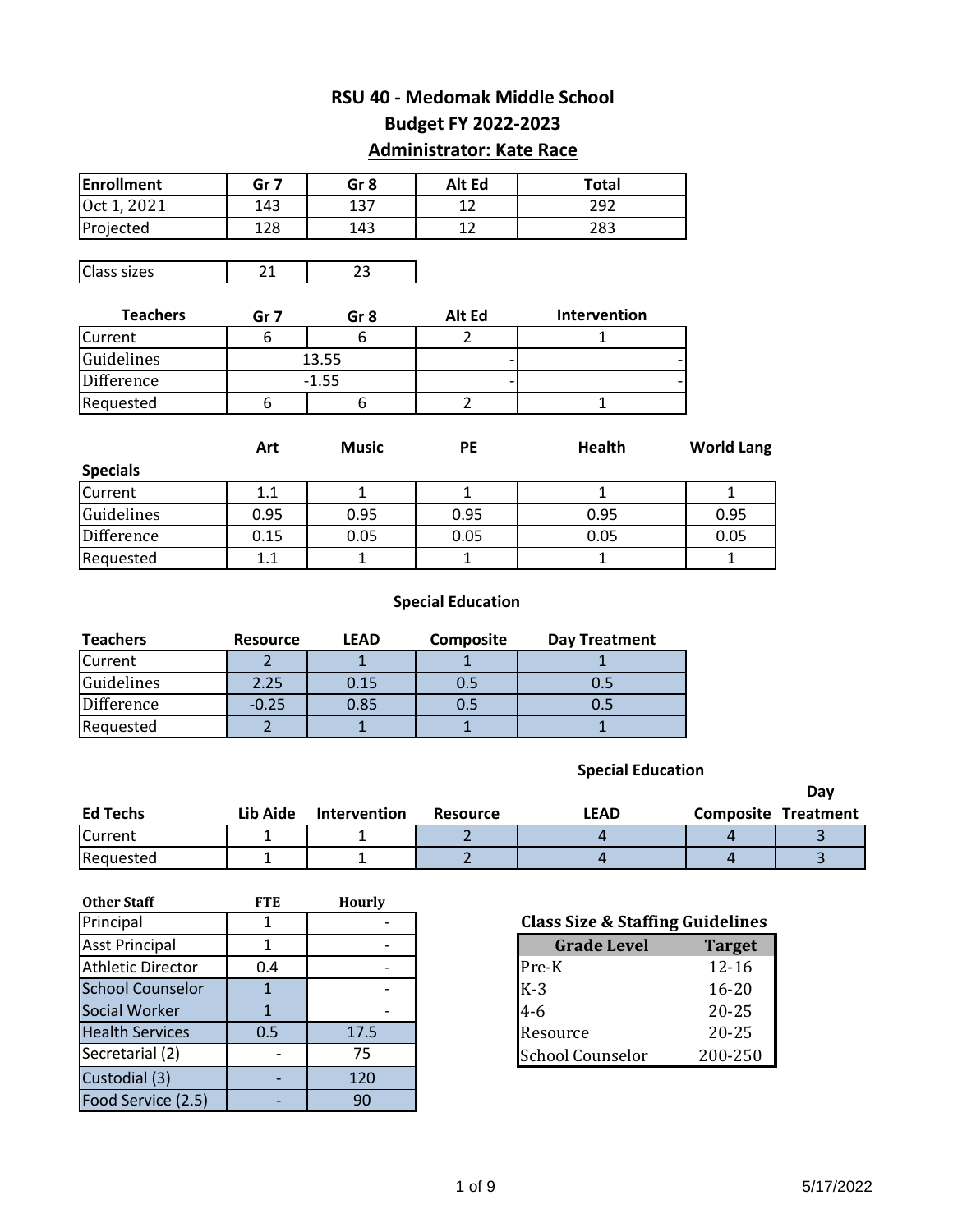#### **Medomak Middle School Proposed Salaries and Benefits FY 2022-2023**

|                                                    |                                                |                                                          |                              |                | <b>Ed Techs</b>             |                          |                 |                        |
|----------------------------------------------------|------------------------------------------------|----------------------------------------------------------|------------------------------|----------------|-----------------------------|--------------------------|-----------------|------------------------|
|                                                    |                                                |                                                          | <b>School</b>                | <b>Hours</b>   |                             | under 35 Hours Per       | <b>Budgeted</b> | <b>Total Salary</b>    |
| <b>Employee</b>                                    | Position                                       | <b>Cost Center</b>                                       | <b>FTE</b>                   | per week       | hours                       | Day                      | Days Per Year   | and Benefits           |
| <b>Principal's Office</b>                          |                                                |                                                          |                              |                |                             |                          |                 |                        |
| Katherine Race                                     | Principal                                      | Principal's Office                                       | $\mathbf{1}$                 |                |                             | $\overline{\phantom{a}}$ | 220             | \$124,615              |
| Beth A. Ahlholm                                    | Assistant Principal                            | Principal's Office                                       | $\mathbf{1}$                 |                |                             | ÷,                       | 210             | \$117,468              |
| Candy L. Powell                                    | Admin Assistant                                | Principal's Office                                       | ÷,                           | 40             |                             | 8                        | 199             | \$46,664               |
| Laurie Lee                                         | Admin Assistant                                | Principal's Office                                       |                              | 40             |                             | 8                        | 199             | \$55,297               |
| <b>Guidance Services</b>                           |                                                |                                                          |                              |                |                             |                          |                 |                        |
| Lisa-Marie Johnson                                 | Counselor                                      | <b>Guidance Services</b>                                 | $\mathbf{1}$                 |                |                             |                          | 182             | \$83,494               |
|                                                    |                                                |                                                          |                              |                |                             |                          |                 |                        |
| <b>Health Services</b>                             |                                                |                                                          |                              |                |                             |                          |                 |                        |
| Sherri M. Vail<br>Amanda C. Shelmerdine Nurse Aide | Nurse                                          | <b>Health Services</b><br><b>Health Services</b>         | $\mathbf{1}$                 | 35.00          | $\mathbf{x}$                | 7                        | 91<br>95        | \$92,975<br>\$13,159   |
|                                                    |                                                |                                                          |                              |                |                             |                          |                 |                        |
|                                                    |                                                |                                                          |                              |                |                             |                          |                 |                        |
| <b>Library Services</b>                            |                                                |                                                          |                              |                |                             |                          |                 |                        |
| Denise H. Gould                                    | Library Aide                                   | <b>Library Services</b>                                  |                              | 35.00          | $\mathbf x$                 | 7                        | 190             | \$38,220               |
| <b>Regular Instruction</b>                         |                                                |                                                          |                              |                |                             |                          |                 |                        |
| Paul M. Berube                                     | Teacher                                        | Regular Instruction                                      | $\mathbf{1}$                 |                |                             |                          | 182             | \$97,305               |
| Mark A. Davis                                      | Teacher                                        | <b>Regular Instruction</b>                               | $\mathbf{1}$                 |                |                             | Ĭ.                       | 182             | \$88,287               |
| Lorraine B. Knight                                 | Teacher                                        | <b>Regular Instruction</b>                               | $\mathbf{1}$                 |                |                             |                          | 182             | \$99,614               |
| Lynda Pinkham                                      | Teacher                                        | <b>Regular Instruction</b>                               | $\mathbf{1}$                 |                |                             | ÷.                       | 182             | \$83,494               |
| Kelly M. Robbins                                   | Teacher                                        | <b>Regular Instruction</b>                               | $\mathbf{1}$                 |                |                             | ä,                       | 182             | \$88,287               |
| Julie A. Sanborn                                   | Teacher                                        | Regular Instruction                                      | $\mathbf{1}$                 |                |                             | ä,                       | 182             | \$101,993              |
| Libbie L. Winslow                                  | Teacher-Art                                    | Regular Instruction                                      | $\mathbf{1}$                 |                |                             |                          | 182             | \$99,614               |
| Jennifer E A Lee<br>Andrea Y. Williamson           | Teacher<br>Teacher                             | <b>Regular Instruction</b><br><b>Regular Instruction</b> | $\mathbf{1}$<br>$\mathbf{1}$ |                |                             | ÷,                       | 182<br>182      | \$100,191<br>\$102,077 |
| Tenley P. Libby                                    | Teacher-Physical Education Regular Instruction |                                                          | $\mathbf{1}$                 |                |                             |                          | 182             | \$88,287               |
| Kristin L. Sims                                    | Teacher                                        | <b>Regular Instruction</b>                               | $\mathbf{1}$                 |                |                             | ÷,                       | 182             | \$101,993              |
| Amber Russo                                        | Teacher                                        | Regular Instruction                                      | $\mathbf{1}$                 |                |                             | ä,                       | 182             | \$58,825               |
| Amy A. Watson                                      | Teacher                                        | Regular Instruction                                      | $\mathbf{1}$                 |                |                             | ÷,                       | 182             | \$93,955               |
| Karen L. Gardiner                                  | Teacher                                        | <b>Regular Instruction</b>                               | $\mathbf{1}$                 |                |                             |                          | 182             | \$87,147               |
| Christine L. Suver                                 | Teacher                                        | Regular Instruction                                      | $\mathbf{1}$                 |                |                             | ÷,                       | 182             | \$76,390               |
| Alex Wilbur<br>Alanna D. Starr                     | Teacher<br>Teacher                             | <b>Regular Instruction</b><br><b>Regular Instruction</b> | $\mathbf{1}$<br>$\mathbf{1}$ | L.<br>ä,       | ä,                          | ä,                       | 182<br>182      | \$76,585<br>\$61,225   |
| Laurie McDaniels                                   | Ed Tech                                        | Regular Instruction                                      |                              | 35.00          | $\mathbf x$                 | 7                        | 190             | \$56,542               |
|                                                    |                                                |                                                          |                              |                |                             |                          |                 |                        |
| <b>Resource Room Placement</b>                     |                                                |                                                          |                              |                |                             |                          |                 |                        |
| Colleen C. Jaques                                  | Teacher                                        | <b>Resource Room Placement</b>                           | $\mathbf{1}$                 |                |                             |                          | 182             | \$106,894              |
| Mindy L. Gould                                     | Ed Tech<br>Teacher                             | Resource Room Placement<br>Resource Room Placement       | ÷,                           | 35.00          | $\mathbf x$                 | $\overline{7}$           | 190<br>182      | \$26,024<br>\$79,683   |
| Kelly A. Steppe<br>Katherine G. Libby              | Ed Tech                                        | Resource Room Placement                                  |                              | 35.00          | $\mathbf{x}$                | $\overline{7}$           | 190             | \$41,862               |
|                                                    |                                                |                                                          |                              |                |                             |                          |                 |                        |
| Day treatment/LEAD/Composite                       |                                                |                                                          |                              |                |                             |                          |                 |                        |
| Penelope C. Christ                                 | Teacher-Composite                              | Self-Contained Placement                                 | $\mathbf{1}$                 |                |                             |                          | 182             | \$94,407               |
| Erin E. Strout<br>Keren Lufkin                     | Ed Tech-Composite<br>Ed Tech-Composite         | Self-Contained Placement<br>Self-Contained Placement     | ä,                           | 35.00<br>35.00 | $\mathbf{x}$<br>$\mathbf x$ | 7<br>$\overline{7}$      | 190<br>190      | \$41,765<br>\$36,361   |
| Sara Severson                                      | <b>Ed Tech-Composite</b>                       | Self-Contained Placement                                 | ÷                            | 35.00          | $\mathbf x$                 | 7                        | 190             | \$40,781               |
| Vacant                                             | Ed Tech-LEAD                                   | Self-Contained Placement                                 | ÷                            | 35.00          | $\mathbf x$                 | 7                        | 190             | \$56,557               |
| Ashley N. Bissonnette                              | Teacher-Day Treatment                          | Self-Contained Placement                                 | $\mathbf{1}$                 | $\blacksquare$ |                             | ÷,                       | 182             | \$70,732               |
| Benjamin E. Flynn                                  | Ed Tech-Day Treatment                          | Self-Contained Placement                                 | ä,                           | 35.00          | $\mathbf x$                 | $\overline{7}$           | 190             | \$49,841               |
| <b>Connor Theroux</b>                              | <b>Ed Tech-Day Treatment</b>                   | Self-Contained Placement                                 | ÷                            | 35.00          | $\mathbf x$                 | 7                        | 190             | \$49,409               |
| Debra Sedgwick                                     | Ed Tech-Day Treatment<br>Teacher-LEAD          | Self-Contained Placement<br>Self-Contained Placement     | ÷<br>$\mathbf{1}$            | 35.00          | $\mathbf x$                 | 7                        | 190<br>182      | \$40,866               |
| <b>Emilee DuRoss</b><br>Nadine Dubord              | Ed Tech-LEAD                                   | <b>Self-Contained Placement</b>                          | ÷.                           | 35.00          | $\mathbf x$                 | $\overline{7}$           | 190             | \$56,439<br>\$40,129   |
| <b>Stephen Tracey</b>                              | Ed Tech-LEAD                                   | Self-Contained Placement                                 | ÷,                           | 35.00          | $\mathbf x$                 | 7                        | 190             | \$37,767               |
| Heidi Hall                                         | Ed Tech-LEAD                                   | Self-Contained Placement                                 | ÷                            | 35.00          | $\mathbf x$                 | 7                        | 190             | \$47,362               |
| Vacant                                             | Ed Tech-LEAD                                   | Self-Contained Placement                                 | ٠                            | 35.00          | $\mathbf x$                 | 7                        | 190             | \$56,557               |
| Chuong Nguyen                                      | Social Worker                                  | Self-Contained Placement                                 | $\mathbf{1}$                 |                |                             |                          | 182             | \$93,741               |
| Kellie Burgess                                     | <b>BCBA</b>                                    | Self-Contained Placement                                 | 0.5                          |                |                             |                          | 91              | \$48,026               |
| <b>Alternative Education</b>                       |                                                |                                                          |                              |                |                             |                          |                 |                        |
| David J. Carpenter                                 | Teacher                                        | <b>Alternative Education</b>                             | $\mathbf{1}$                 |                |                             |                          | 182             | \$92,957               |
| Lowell A. Jones                                    | Teacher                                        | <b>Alternative Education</b>                             | $\mathbf{1}$                 |                |                             |                          | 182             | \$87,147               |
| Anthony R. Lufkin                                  | Teacher-Art                                    | <b>Alternative Education</b>                             | 0.10                         |                |                             |                          | 9               | \$3,917                |
|                                                    |                                                |                                                          |                              |                |                             |                          |                 |                        |
| Extra-Curricular<br>Matthew Lash                   | <b>Athletic Director</b>                       | Extra-Curricular                                         | 0.4                          |                | ä,                          | ÷,                       | 88              | \$45,348               |
|                                                    |                                                |                                                          |                              |                |                             |                          |                 |                        |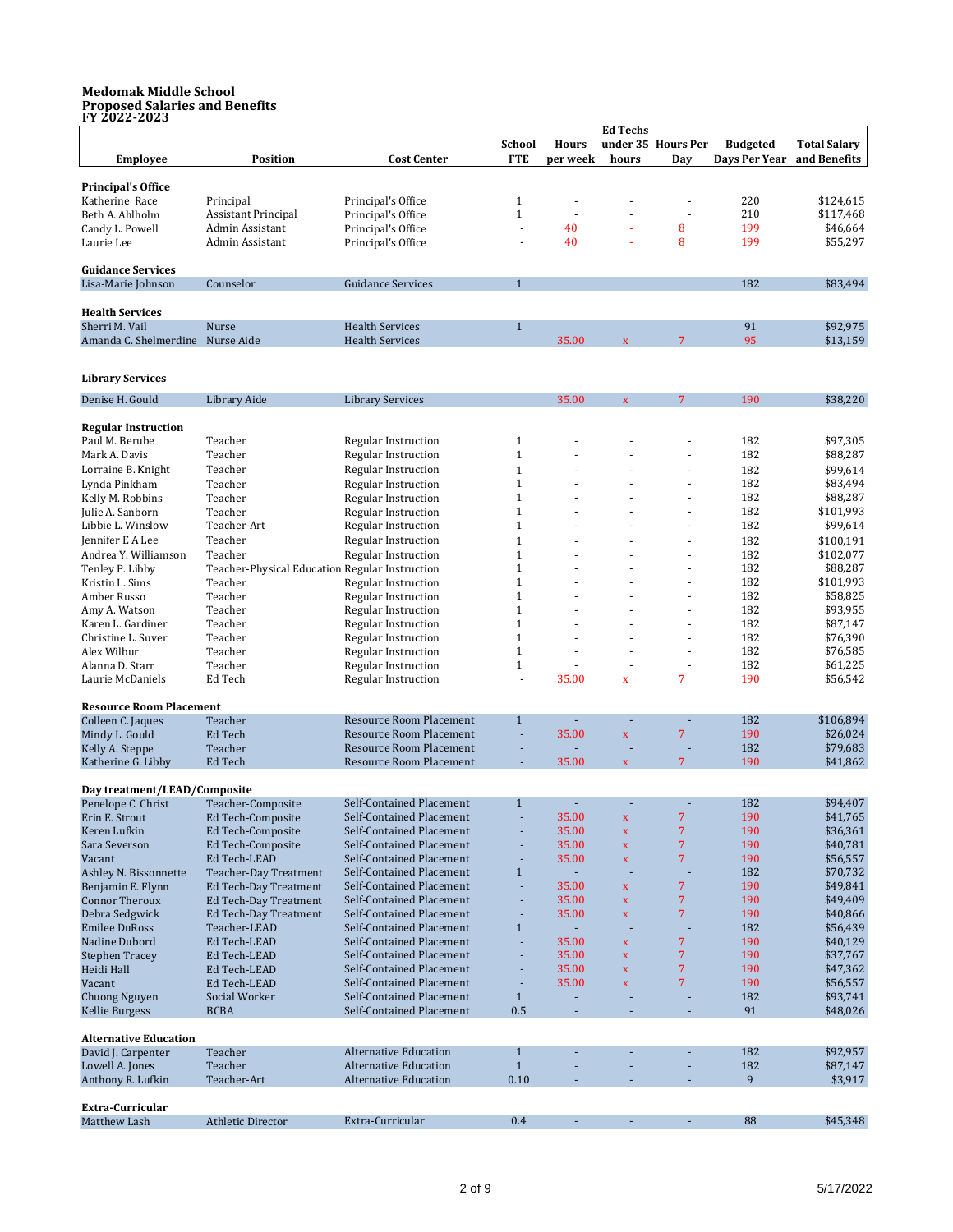#### **Medomak Middle School Proposed Salaries and Benefits FY 2022-2023**

|                                    |                 |                                   |               |              | Ed Techs                 |                    |                 |                     |
|------------------------------------|-----------------|-----------------------------------|---------------|--------------|--------------------------|--------------------|-----------------|---------------------|
|                                    |                 |                                   | <b>School</b> | <b>Hours</b> |                          | under 35 Hours Per | <b>Budgeted</b> | <b>Total Salary</b> |
| Employee                           | Position        | <b>Cost Center</b>                | <b>FTE</b>    | per week     | hours                    | Dav                | Davs Per Year   | and Benefits        |
| <b>Operations and Maintenance</b>  |                 |                                   |               |              |                          |                    |                 |                     |
| Kimberly Wellman                   | Head Custodian  | Operations and Maintenance        | ۰.            | 40.00        |                          | 8                  | 260             | \$75,141            |
| Linda Schumann                     | Custodian       | <b>Operations and Maintenance</b> | ۰.            | 40.00        |                          | 8                  | 260             | \$58,942            |
| Vacant                             | Custodian       | Operations and Maintenance        | ۰.            | 40.00        |                          | 8                  | 260             | \$50,120            |
|                                    |                 |                                   |               |              |                          |                    |                 |                     |
| <b>Food Service</b>                |                 |                                   |               |              |                          |                    |                 |                     |
| Heidi Overlock                     | Kitchen Manager | <b>Food Service</b>               |               | 37.50        |                          | 7.5                | 184             | \$53,675            |
| Susan Pease                        | Cook            | Food Service                      |               | 32.50        |                          | 6.5                | 184             | \$23,313            |
| Vacant                             | Cook            | Food Service                      | ۰.            | 20.00        | $\overline{\phantom{a}}$ | 4                  | 184             | \$11,974            |
| <b>Total Medomak Middle School</b> |                 |                                   |               |              |                          |                    |                 | \$3,751,440         |
|                                    |                 |                                   |               |              |                          |                    |                 |                     |

Note-Blue represents staff in the building not included in the cost center of the school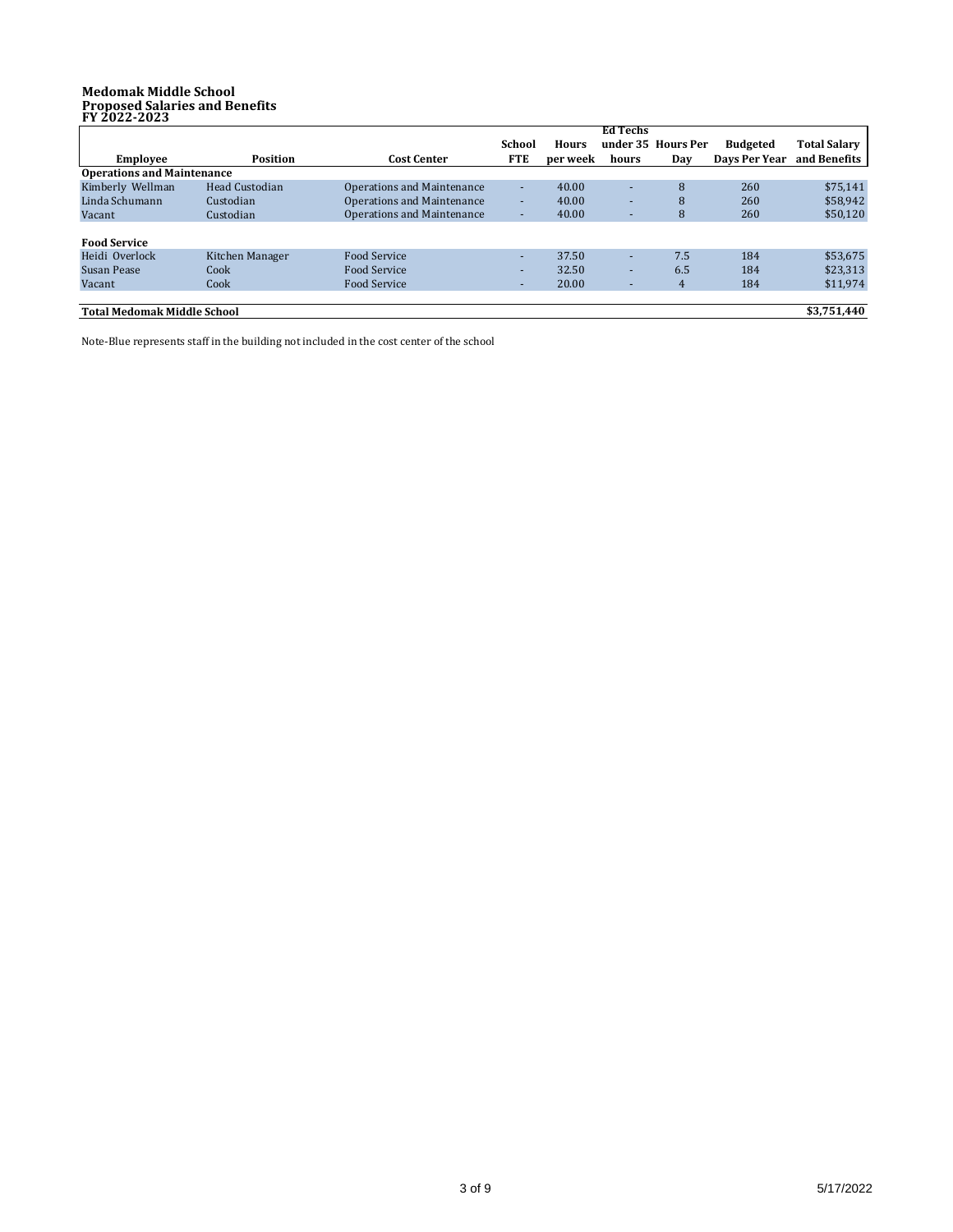#### **Medomak Middle School Proposed Budget summary FY 2022-2023**

|                                                                                                                  |                          | 2022-23 Proposed Budget |                         |                   |
|------------------------------------------------------------------------------------------------------------------|--------------------------|-------------------------|-------------------------|-------------------|
| <b>Account Number / Description</b>                                                                              | 2021-22<br><b>Budget</b> | <b>Dollars</b>          | <b>Dollar</b><br>Change | Percent<br>Change |
|                                                                                                                  |                          |                         |                         |                   |
| <b>2400 Administration</b>                                                                                       |                          |                         |                         |                   |
| 1000-0000-2400-51040-010 Administrator Salary                                                                    | \$190,548                | \$203,968               | \$13,420                | 7.04%             |
| 1000-0000-2400-51180-010 Regular Employee Salary                                                                 | \$58,908                 | \$61,043                | \$2,135                 | 3.62%             |
| 1000-0000-2400-52040-010 Administrator Benefits                                                                  | \$33,813                 | \$35,906                | \$2,093                 | 6.19%             |
| 1000-0000-2400-52080-010 Regular Employee Benefits<br>1000-0000-2400-52340-010 Administrator Retirement Benefits | \$37,176                 | \$40,289                | \$3,113<br>\$523        | 8.38%             |
| 1000-0000-2400-52540-010 Tuition Reimbursement                                                                   | \$7,309<br>\$4,911       | \$7,832<br>\$5,700      | \$789                   | 7.16%<br>16.07%   |
| 1000-0000-2400-53300-010 Employee Training and Development                                                       | \$1,775                  | \$1,775                 | \$0                     | 0.00%             |
| 1000-0000-2400-55310-010 Communication - Postage                                                                 | \$2,000                  | \$2,000                 | \$0                     | 0.00%             |
| 1000-0000-2400-55320-010 Communication - Telephone                                                               | \$720                    | \$1,200                 | \$480                   | 66.67%            |
| 1000-0000-2400-55800-010 Travel Reimbursement                                                                    | \$750                    | \$750                   | \$0                     | 0.00%             |
|                                                                                                                  |                          |                         |                         |                   |
| 1000-0000-2400-56000-010 General Supplies                                                                        | \$6,400                  | \$6,400                 | \$0                     | 0.00%             |
| 1000-0000-2400-56400-010 Books and Periodicals                                                                   | \$250                    | \$250                   | \$0                     | 0.00%             |
| 1000-0000-2400-57351-010 Technology Software                                                                     | \$460                    | \$460                   | \$0                     | 0.00%             |
| 1000-0000-2400-58100-010 Dues and Fees - Memberships                                                             | \$1,610                  | \$1,610                 | \$0                     | 0.00%             |
| <b>TOTAL 2400 Administration</b>                                                                                 | $\overline{$}346,631$    | \$369,184               | \$22,553                | 6.51%             |
| <b>1100 Elementary Instruction</b>                                                                               |                          |                         |                         |                   |
| 1000-1100-1000-51010-010 Teacher Salary                                                                          | \$1,165,491              | \$1,166,039             | \$548                   | 0.05%             |
| 1000-1100-1000-51020-010 Ed Tech Salary                                                                          | \$25,157                 | \$30,109                | \$4,952                 | 19.68%            |
| 1000-1100-1000-51210-010 Tutor Salary                                                                            | \$1,000                  | \$1,000                 | \$0                     | $0.00\%$          |
| 1000-1100-1000-51230-010 Substitute Teachers                                                                     | \$46,000                 | \$46,000                | \$0                     | 0.00%             |
| 1000-1100-1000-51500-010 Stipends                                                                                | \$10,814                 | \$10,910                | \$96                    | 0.89%             |
| 1000-1100-1000-52000-010 Stipend Benefits                                                                        | \$296                    | \$269                   | (\$27)                  | $-9.00%$          |
| 1000-1100-1000-52010-010 Teacher Benefits                                                                        | \$325,010                | \$320,247               | (\$4,763)               | $-1.47%$          |
| 1000-1100-1000-52020-010 Ed Tech Benefits                                                                        | \$19,489                 | \$24,829                | \$5,340                 | 27.40%            |
| 1000-1100-1000-52030-010 Substitute Teacher Benefits                                                             | \$1,470                  | \$745                   | (\$725)                 | $-49.31%$         |
| 1000-1100-1000-52300-010 Teacher Retirement Benefits                                                             | \$503                    | \$419                   | (\$84)                  | $-16.67%$         |
| 1000-1100-1000-52310-010 Teacher Retirement Benefits                                                             | \$43,088                 | \$44,776                | \$1,688                 | 3.92%             |
| 1000-1100-1000-52320-010 Ed Tech Retirement Benefits                                                             | \$1,047                  | \$1,156                 | \$110                   | 10.48%            |
| 1000-1100-1000-52330-010 Substitute Teacher Retirement Benefits                                                  | \$1,414                  | \$1,414                 | \$0                     | 0.00%             |
| 1000-1100-1000-52510-010 Tuition Reimbursement                                                                   | \$14,700                 | \$22,600                | \$7,900                 | 53.74%            |
| 1000-1100-1000-52520-010 Tuition Reimbursement                                                                   | \$0                      | \$5,100                 | \$5,100                 | #DIV/0!           |
| 1000-1100-1000-53200-010 Professional Educational Services                                                       | \$200                    | \$0                     | (\$200)                 | $-100.00\%$       |
| 1000-1100-1000-53300-010 Employee Training and Development                                                       | \$6,025                  | \$5,000                 | (\$1,025)               | $-17.01%$         |
| 1000-1100-1000-54310-010 Non-Technology Repairs and Maintenance                                                  | \$8,300                  | \$8,300                 | \$0                     | $0.00\%$          |
| 1000-1100-1000-54445-010 Photocopier Lease/Purchase                                                              | \$2,547                  | \$2,547                 | \$0                     | 0.01%             |
| 1000-1100-1000-55340-010 Communication - e-Books                                                                 | \$1,400                  | \$1,400                 | \$0                     | 0.00%             |
| 1000-1100-1000-55800-010 Travel Reimbursement                                                                    | \$1,500                  | \$2,525                 | \$1,025                 | 68.33%            |
| 1000-1100-1000-56100-010 Instructional Supplies                                                                  | \$27,240                 | \$32,300                | \$5,060                 | 18.58%            |
| 1000-1100-1000-56400-010 Books and Periodicals                                                                   | \$9,000                  | \$5,000                 | $(*4,000)$              | $-44.44%$         |
| 1000-1100-1000-58100-010 Dues and Fees - Memberships                                                             | \$1,360                  | \$500                   | (\$860)                 | $-63.24%$         |
| 1000-1100-2700-51180-010 Regular Employee Salary                                                                 | \$1,040                  | \$1,000                 | $(*40)$                 | $-3.86%$          |
| 1000-1100-2700-52080-010 Regular Employee Benefits                                                               | \$760                    | \$800                   | \$40                    | 5.28%             |
| 1000-1100-2700-58500-010 Field Trip Transportation                                                               | \$700                    | \$700                   | \$0                     | 0.00%             |
| <b>TOTAL 1100 Elementary Instruction</b>                                                                         | \$1,715,550              | \$1,735,686             | \$20,137                | 1.17%             |
| <b>2120 Student Guidance Services</b>                                                                            |                          |                         |                         |                   |
| 1000-0000-2120-51010-010 Guidance Salary                                                                         | \$63,632                 | \$68,294                | \$4,662                 | 7.33%             |
| 1000-0000-2120-52010-010 Guidance Benefits                                                                       | \$11,780                 | \$12,374                | \$594                   | 5.04%             |
| 1000-0000-2120-52310-010 Guidance Retirement Benefits                                                            | \$2,647                  | \$2,622                 | (\$25)                  | $-0.93%$          |
| 1000-0000-2120-53300-010 Employee Training and Development                                                       | \$587                    | \$587                   | \$0                     | 0.00%             |
| 1000-0000-2120-55800-010 Travel Reimbursement                                                                    | \$25                     | \$25                    | \$0                     | 0.00%             |
| 1000-0000-2120-56000-010 General Supplies                                                                        | \$141                    | \$141                   | \$0                     | 0.00%             |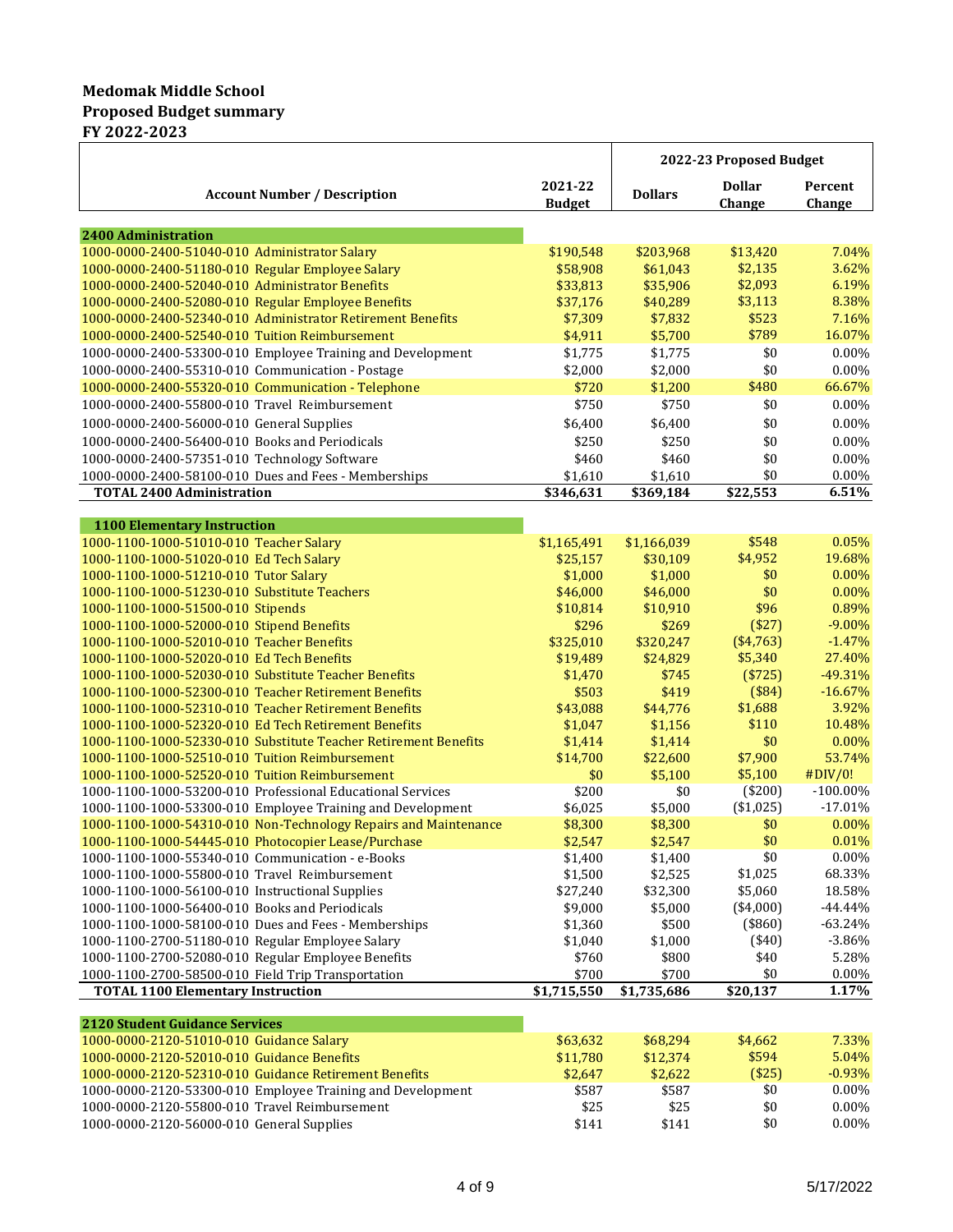#### **Medomak Middle School Proposed Budget summary FY 2022-2023**

|                                                       |                          | 2022-23 Proposed Budget |                         |                   |
|-------------------------------------------------------|--------------------------|-------------------------|-------------------------|-------------------|
| <b>Account Number / Description</b>                   | 2021-22<br><b>Budget</b> | <b>Dollars</b>          | <b>Dollar</b><br>Change | Percent<br>Change |
| 1000-0000-2120-56400-010 Books and Periodicals        | \$247                    | \$247                   | \$0                     | $0.00\%$          |
| 1000-0000-2120-58100-010 Dues and Fees - Memberships  | \$169                    | \$169                   | \$0                     | $0.00\%$          |
| <b>TOTAL 2120 Student Guidance Services</b>           | \$79,228                 | \$84,459                | \$5,231                 | 6.60%             |
|                                                       |                          |                         |                         |                   |
| 9100 Co-Curricular Activities                         |                          |                         |                         |                   |
| 1000-9100-1000-51500-010 Stipends                     | \$8,164                  | \$7,163                 | (\$1,001)               | $-12.26%$         |
| 1000-9100-1000-52000-010 Stipend Benefits             | \$263                    | \$247                   | ( \$13)                 | $-4.94%$          |
| 1000-9100-1000-52300-010 Stipend Retirement Benefits  | \$291                    | \$231                   | $($ \$61)               | $-20.96%$         |
| 1000-9100-1000-58100-010 Dues and Fees - Memberships  | \$685                    | \$685                   | \$0                     | $0.00\%$          |
| 1000-9100-2700-51180-010 Regular Employee Salary      | \$70                     | \$70                    | \$0                     | $0.00\%$          |
| 1000-9100-2700-52080-010 Regular Employee Benefits    | \$20                     | \$20                    | \$0                     | $0.00\%$          |
| 1000-9100-2700-58500-010 Co-Curricular Transportation | \$62                     | \$62                    | \$0                     | $0.00\%$          |
| <b>TOTAL 9100 Co-Curricular Activities</b>            | \$9,555                  | \$8,479                 | ( \$1,075)              | $-11.25%$         |
|                                                       |                          |                         |                         |                   |
| <b>Total School-based costs</b>                       | \$64,476                 | \$64,476                | \$0                     | $0.00\%$          |
| <b>Total District-based costs</b>                     | \$2,086,487              | \$2,133,332             | \$46,845                | 2.25%             |
| <b>TOTAL 010 Medomak Middle School</b>                | \$2,150,963              | \$2,197,808             | \$46,845                | 2.18%             |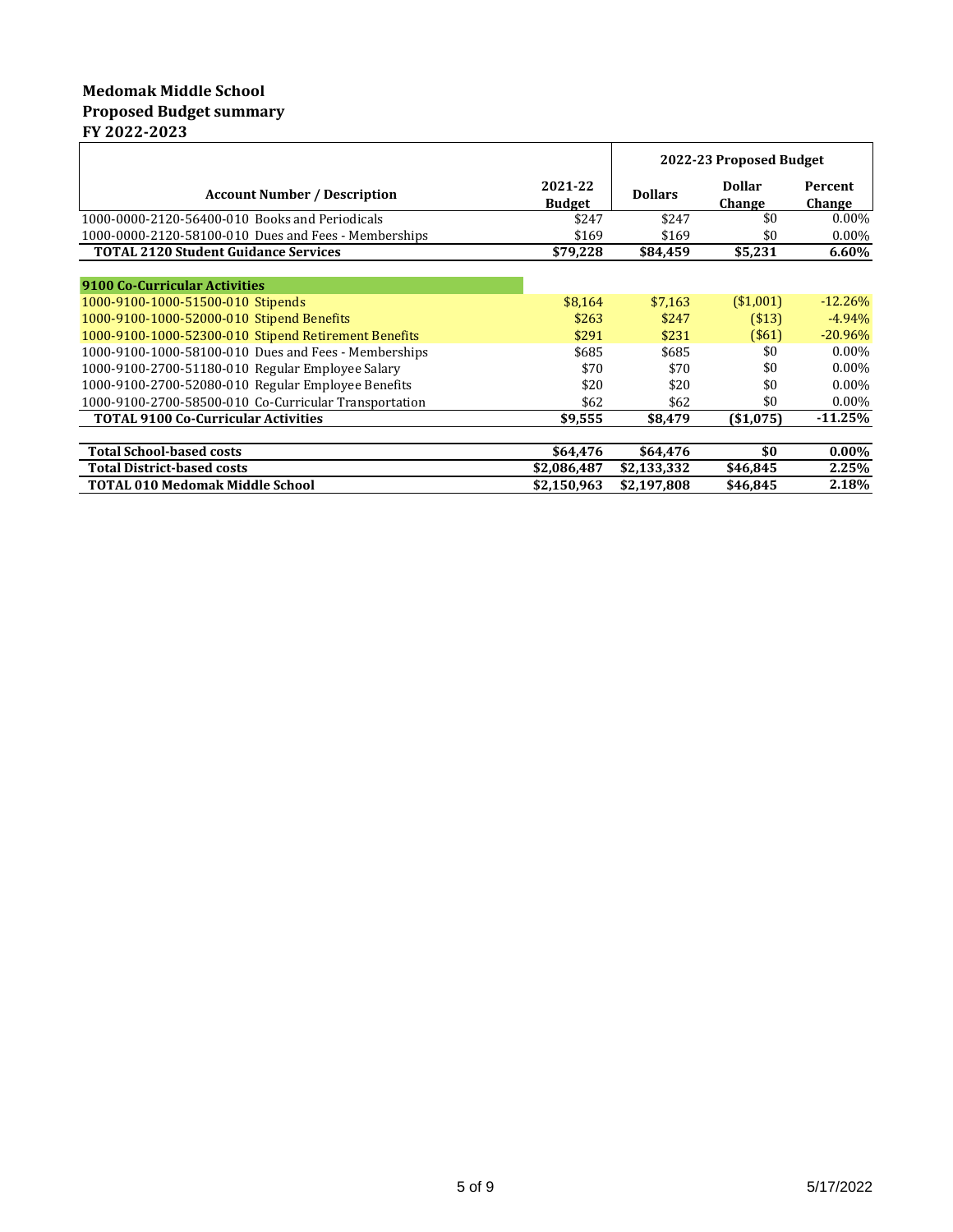| FY 2022-2023               |                                                            | <b>FY22</b>  |
|----------------------------|------------------------------------------------------------|--------------|
|                            | <b>Item Description</b>                                    | <b>Total</b> |
|                            |                                                            |              |
| <b>2400 Administration</b> |                                                            |              |
|                            | 1000-0000-2400-53300-010 Employee Training and Development |              |
|                            | <b>MPA Secretarial Conference</b>                          | \$600        |
|                            | <b>PBIS</b>                                                | \$165        |
|                            | New England League of Middle Schools                       | \$645        |
|                            | <b>NE PBIS</b>                                             | \$200        |
|                            | Maine Principals Association                               | \$165        |
|                            | Maine Association Middle Level Educators                   | \$0          |
|                            | <b>Total</b>                                               | \$1,775      |
|                            |                                                            |              |
|                            | 1000-0000-2400-55310-010 Communications - Postage          | \$2,000      |
|                            | Total                                                      | \$2,000      |
|                            |                                                            |              |

#### **1000-0000-2400-55800-010 Travel Reimbursement**

| <b>NELMS</b> | ホワビハ<br>.D |
|--------------|------------|
| <b>Total</b> | 75h        |

#### **1000-0000-2400-56000-010 General Supplies**

| ,,,,<br>,,,<br>21 U V<br>.pp       |
|------------------------------------|
| pencils                            |
| pens                               |
| markers                            |
| labels                             |
| white-out tape                     |
| chart paper                        |
| paper clips                        |
| staples                            |
| labelmaker tape                    |
| tape (masking and transparent)     |
| file folders                       |
| hanging folders                    |
| sheet protectors                   |
| magic makers (colored)             |
| Sharpie markers (assorted)         |
| rubber bands                       |
| batteries                          |
| white-out tape                     |
| binders (assorted sizes)           |
| 2 pocket folders (assorted colors) |
| 3 tab manilla folders              |
| promotion certificates             |
| promotion certificate covers       |
| certificate-grade paper            |
| mailing envelopes (assorted)       |
| printed envelopes                  |
| replacement walkie-talkies         |
| 3 hole punch                       |
| label maker machine                |
| staplers                           |
| clocks                             |
| white board markers thick          |
|                                    |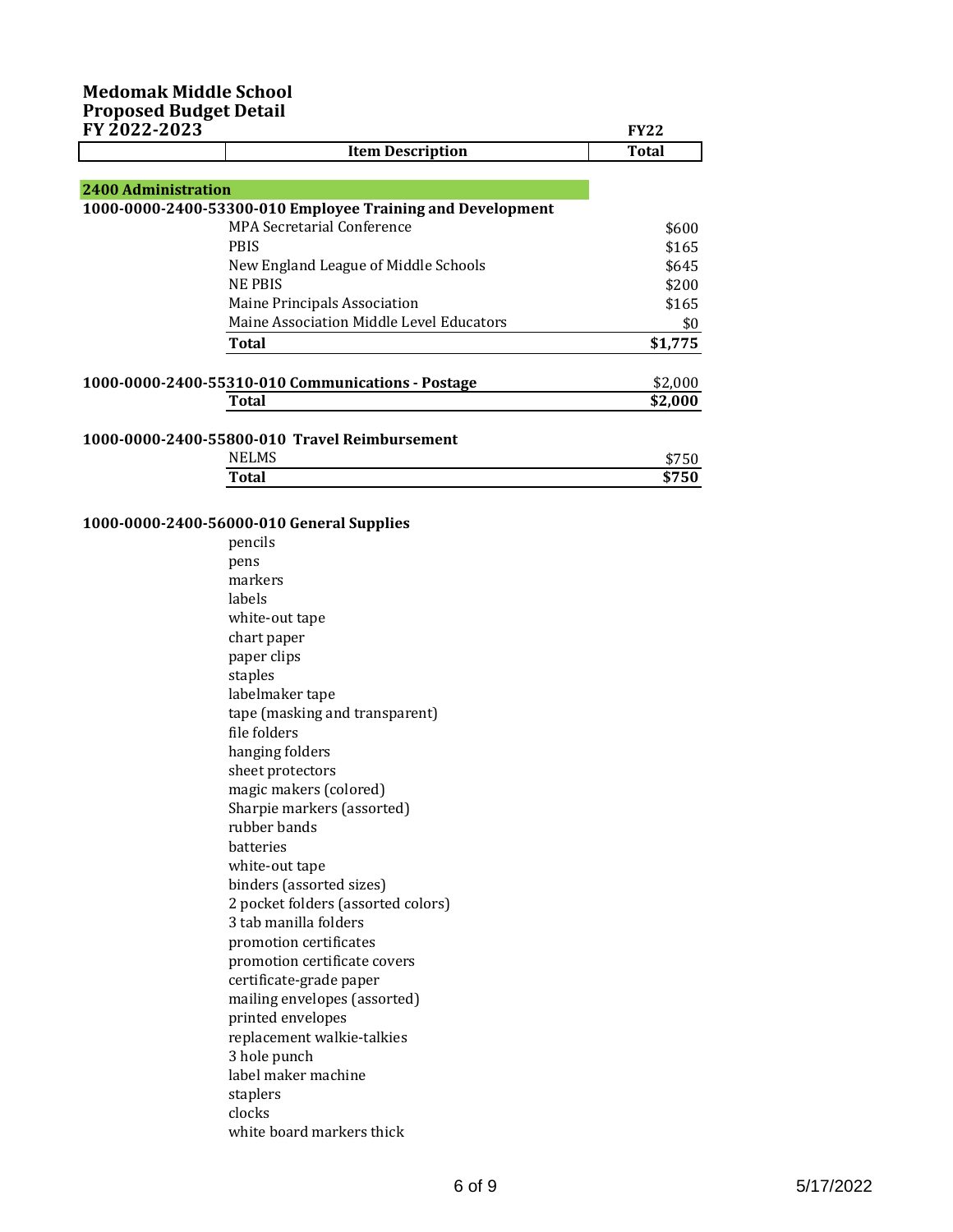# **Medomak Middle School Proposed Budget Detail**

| FY 2022-2023                       |                                                                                        | <b>FY22</b>        |
|------------------------------------|----------------------------------------------------------------------------------------|--------------------|
|                                    | <b>Item Description</b>                                                                | <b>Total</b>       |
|                                    | white board markers thin                                                               |                    |
|                                    | EXPO white board cleaner                                                               |                    |
|                                    | earbuds                                                                                |                    |
|                                    | Above lines                                                                            | \$6,400            |
|                                    | <b>Total</b>                                                                           | \$6,400            |
|                                    |                                                                                        |                    |
|                                    | 1000-0000-2400-56400-010 Books and Periodicals<br>Professional Development Books       |                    |
|                                    |                                                                                        | \$250<br>\$250     |
|                                    | <b>Total</b>                                                                           |                    |
| 1000-0000-2400-57351-010 Software  |                                                                                        |                    |
|                                    | PBIS SWIS Software                                                                     | \$460              |
|                                    | Total                                                                                  | $\overline{\$}460$ |
|                                    |                                                                                        |                    |
|                                    | 1000-0000-2400-58100-010 Dues and Fees Memberships                                     |                    |
|                                    | New England League of Middle Schools (NELMS)                                           | \$325              |
|                                    | Maine Association of Middle League Educators (MAML                                     | \$190              |
|                                    | <b>MPA</b>                                                                             | \$1,095            |
|                                    | <b>Total</b>                                                                           | \$1,610            |
|                                    |                                                                                        |                    |
| <b>1100 Elementary Instruction</b> |                                                                                        |                    |
|                                    | 1000-1100-1000-53200-010 Professional Educational Services                             |                    |
|                                    | Speaker-Connor Archer                                                                  | \$0                |
|                                    | Total                                                                                  | $\overline{\$0}$   |
|                                    |                                                                                        |                    |
|                                    | 1000-1100-1000-53300-010 Employee Training and Development                             |                    |
|                                    | Maine Association of Middle League Educators (MAML                                     | \$0                |
|                                    | Positive Behavior Intervention Supports (PBIS)                                         | \$495              |
|                                    | New England League of Middle Schools (NELMS)                                           | \$2,145            |
|                                    | Maine Association of Health, Physical Education,                                       | \$260              |
|                                    | Maine Counsel for English Language Arts (MCELA)                                        | \$750              |
|                                    | <b>Math Conference</b>                                                                 | \$200              |
|                                    | <b>Technology Education</b>                                                            | \$800              |
|                                    | Haystack                                                                               | \$350              |
|                                    | <b>Total</b>                                                                           | \$5,000            |
|                                    |                                                                                        |                    |
|                                    | 1000-1100-1000-53340-010 Communications - e-Books<br>Glenco Math-Course 2 and Course 3 |                    |
|                                    |                                                                                        | \$1,400            |
|                                    | Total                                                                                  | \$1,400            |
|                                    | 1000-1100-1000-55800-010 Travel Reimbursement                                          |                    |
|                                    | Conferences/Trainings                                                                  | \$2,525            |
|                                    | <b>Total</b>                                                                           | \$2,525            |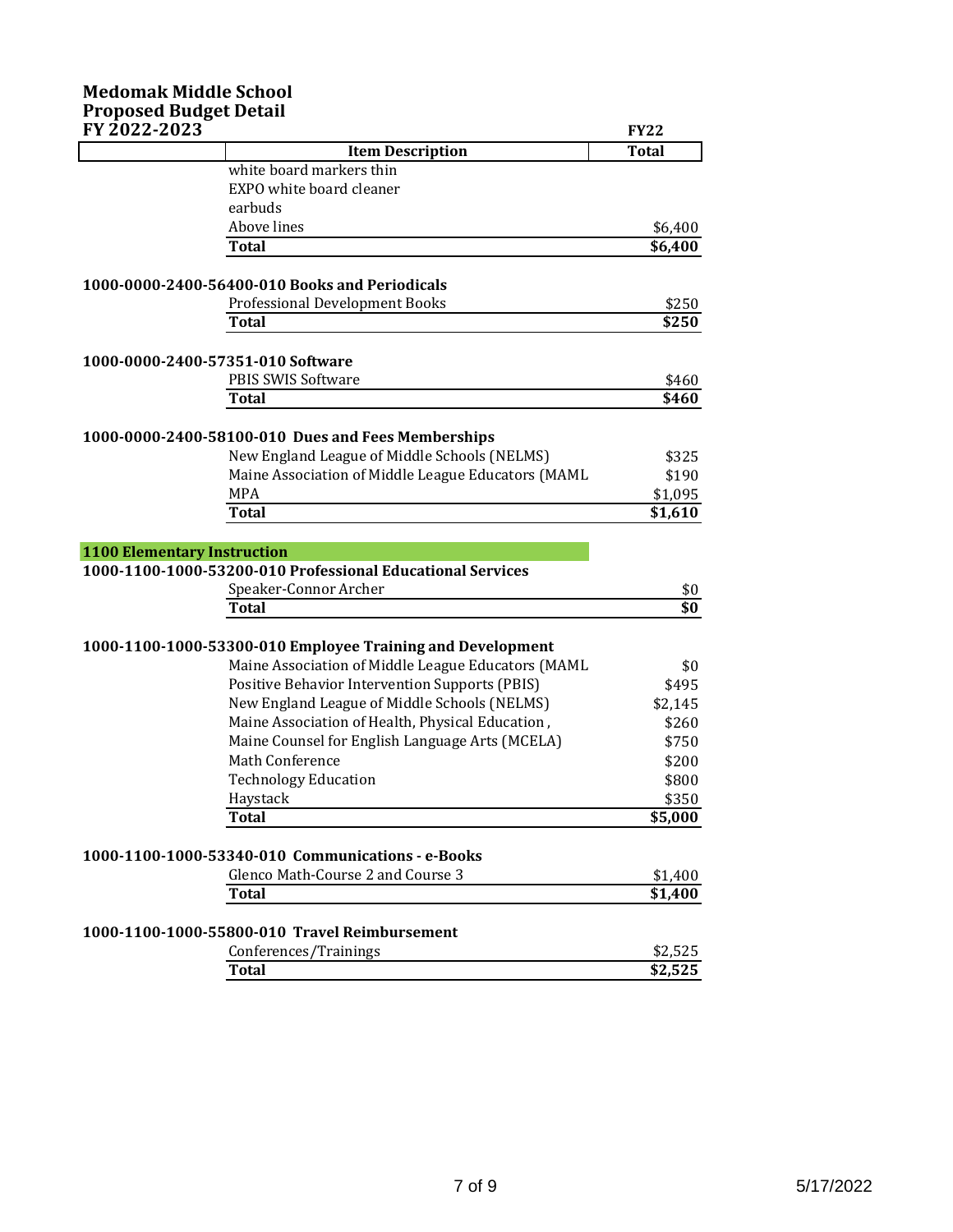| FY 2022-2023 |                                                    | <b>FY22</b>         |
|--------------|----------------------------------------------------|---------------------|
|              | <b>Item Description</b>                            | <b>Total</b>        |
|              | 1000-1100-1000-56100-010 Instructional Supplies    |                     |
|              | <b>Art Supplies</b>                                | \$5,000             |
|              | PE Supplies                                        | \$2,500             |
|              | <b>Health Supplies</b>                             | \$750               |
|              | <b>Music Supplies</b>                              | \$750               |
|              | ELA / Social Studies                               | \$2,400             |
|              | Science                                            | \$1,800             |
|              |                                                    | \$1,800             |
|              | <b>Electronic Scales</b>                           | \$1,500             |
|              | Lab Materials (assorted)                           |                     |
|              | Math                                               | \$2,400             |
|              | Calculators                                        | \$1,500             |
|              | <b>Writing Class</b>                               | \$1,800             |
|              | <b>LEAD Program</b>                                | \$600               |
|              | <b>Composite Program</b>                           | \$600               |
|              | Endeavor                                           | \$600               |
|              | Red Wing Bucks Prizes                              | \$200               |
|              | <b>Academic Planners</b>                           | \$1,000             |
|              | <b>Chart Paper</b>                                 | \$1,000             |
|              | <b>Batteries</b>                                   | \$200               |
|              | Headphone                                          | \$200               |
|              | <b>Academic Planners</b>                           | \$1,000             |
|              | <b>Chart Paper</b>                                 | \$1,000             |
|              | <b>Batteries</b>                                   | \$200               |
|              | Headphone                                          | \$200               |
|              | <b>Academic Planners</b>                           | \$1,000             |
|              | <b>Chart Paper</b>                                 | \$1,000             |
|              | <b>Batteries</b>                                   | \$200               |
|              | Headphone                                          | \$200               |
|              | Misc                                               | \$900               |
|              | <b>Total</b>                                       | \$32,300            |
|              | 1000-1100-1000-56400-010 Books and Periodicals     |                     |
|              | Math rotation                                      | \$5,000             |
|              | <b>ELA Classroom Library</b>                       | \$0                 |
|              | <b>Total</b>                                       | $\overline{$}5,000$ |
|              | 1000-1100-1000-58100-010 Dues and Fees Memberships |                     |
|              | Ruth's Reusables                                   | \$0                 |
|              | <b>NTSA</b>                                        | \$500               |
|              | <b>Total</b>                                       | \$500               |